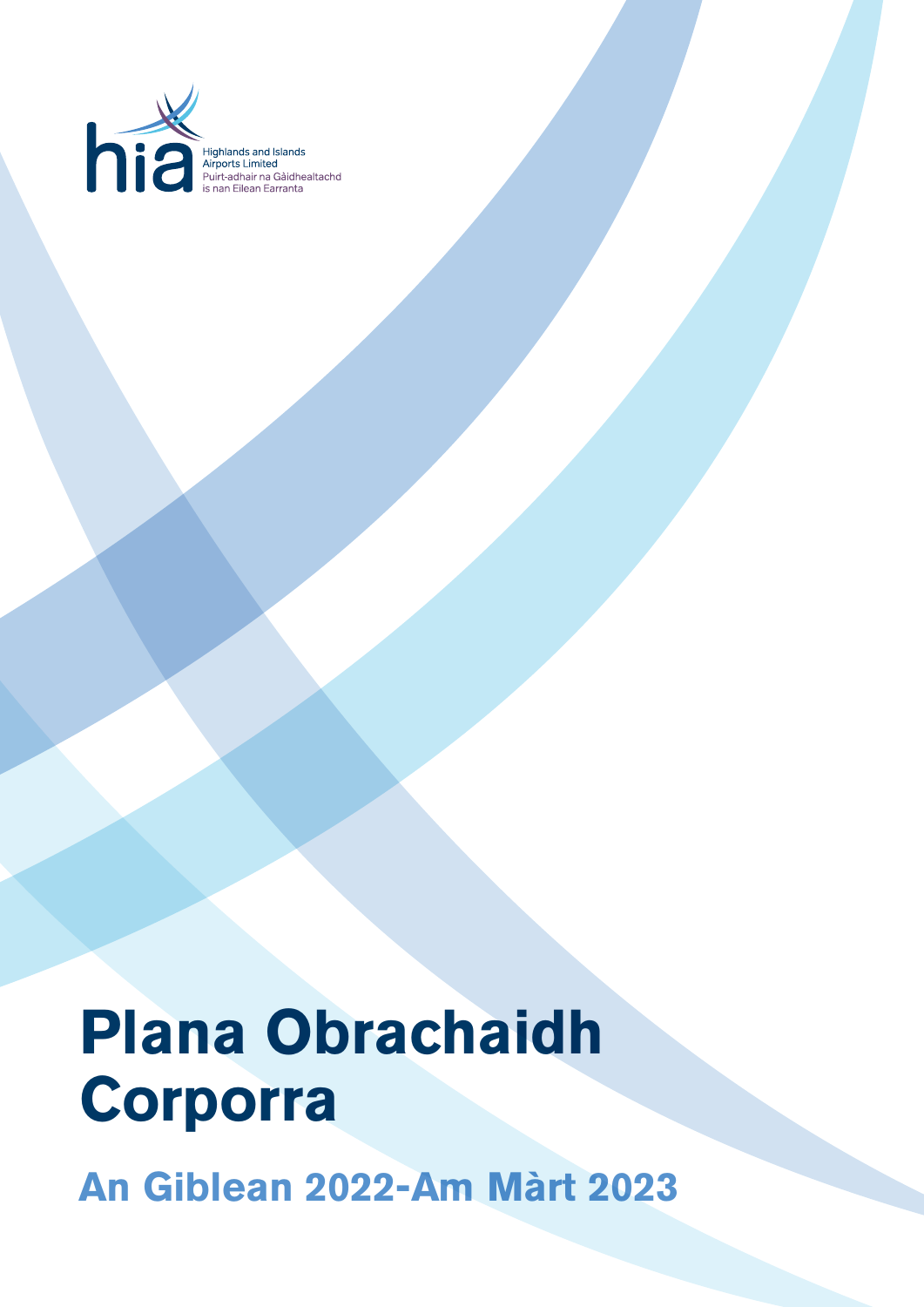# **Ar Misean agus Luachan**

**Respect** 

'S e misean HIAL a bhith a' cruthachadh bhuannachdan sòisealta agus soirbheas eaconamach le bhith a' togail buidheann phort-adhair seasmhach Albannach airson an àm ri teachd.

Tha seo air a dhaingneachadh leis an lèirsinn againn gu bheil sinn airson a bhith nar **'buidheann phort-adhair roinneil le cothromachadh-carboin'.**

### **Luachan HIAL**

**Openness** 

Tha na luachan againn aig cridhe gach rud a nì sinn agus mar a nì sinn e. Tha iad a' mìneachadh cò sinn; na tha sinn a' sùileachadh bho chèile agus bhuainn fhìn; mar a bhios sinn ag eadar-obrachadh le chèile agus mar a bhios sinn ag eadar-obrachadh le ar custamairean, coimhearsnachdan agus luchd-ùidh eile.

**Innovation** 

 $\ddot{\phantom{a}}$ 

**Ownership** 

 $\sqrt{N}$ 

**Excellence** 

n

| <b>Fosgailteachd</b> | Bidh sinn ag obair còmhla gus earbsa a thogail anns an eòlas/sna sgilean againn;<br>chan eil sinn ag obair ann an sloc fèin-ùidh.        |
|----------------------|------------------------------------------------------------------------------------------------------------------------------------------|
| <b>Spèis</b>         | Bidh sinn daonnan ag èisteachd ri, agus a' freagairt ri custamairean agus co-obraichean;<br>cha dèan sin dearmad air feumalachdan chàch. |
| Ùr-ghnàthachadh      | Tha sinn daonnan a' feuchainn ri rudan a dhèanamh nas fheàrr san àm ri teachd, cha bhi<br>sinn dìreach a' gabhail ris an status quo.     |
| <b>Uallach</b>       | Bidh sinn daonnan a' gabhail uallach airson ar cuid gnìomhan; chan eil sinn an dùil gun<br>dèan daoine eile seo.                         |
| Sàr-mhathas          | Bidh sinn daonnan a' dèanamh ar dìcheall gus an ìre as fheàrr as urrainn dhuinn<br>a lìbhrigeadh; cha ghabh sinn ri dad nas lugha.       |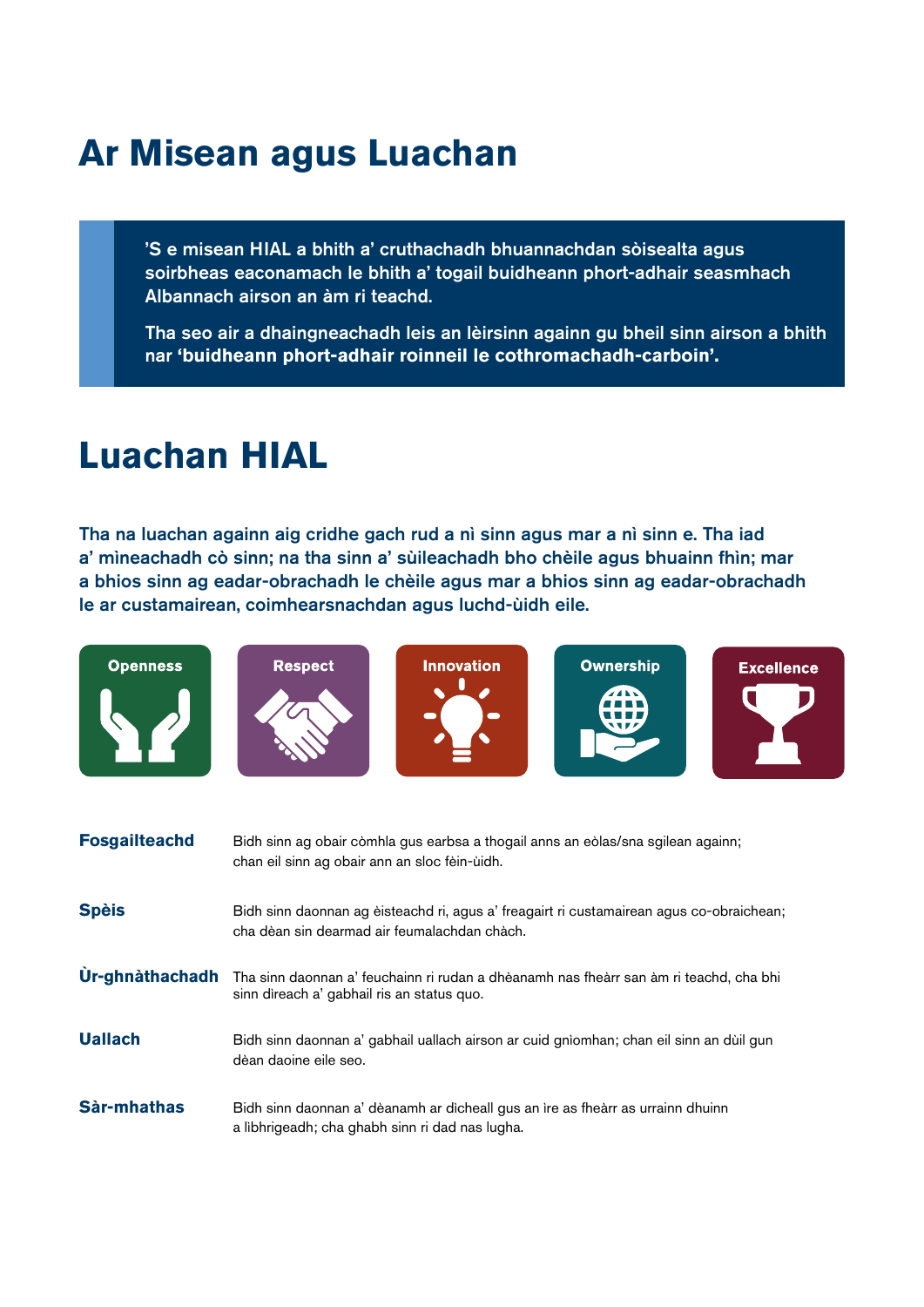# **Facal-toisich**

#### Às dèidh prògram co-chomhairleachaidh agus conaltraidh le co-obraichean, prìomh luchd-ùidh agus leis a' phoball, dh'fhoillsich sinn an Ro-innleachd agus Plana Ath-bheothachaidh Covid-19 againn airson 2021/26 sa Ghearran 2021.

Tha an Ro-innleachd seo a' mìneachadh nan amasan agus nam prìomhachasan ro-innleachdail a tha sinn air a chomharrachadh gus cuideachadh le bhith a' cruthachadh lìonra puirt-adhair roinneil le cothromachadh-carboin agus a' co-thaobhadh ri targaid Riaghaltas na h-Alba gus a' chiad sgìre adhair le cothromachadh-carbon san t-saoghal a chruthachadh ro 2040. Aig a' cheart àm, feumaidh sinn cumail oirnn a' cumail taic ri soirbheachas eaconamach agus a' lìbhrigeadh buannachd shòisealta do choimhearsnachdan air feadh na Gàidhealtachd is nan Eilean.

Tha am plana ro-innleachdail seo a' suidheachadh nam prìomhachasan ro-innleachdail againn agus mar a tha sinn ag amas air dèiligeadh ris a' bhuaidh mhòir a tha Covid-19 air a thoirt air ar cuid obrach, agus mar a tha sinn ag amas air ath-bheothachadh anns na bliadhnaichean ri teachd, aig àm làn mhì-chinnt.

'S e seo an dàrna plana obrachaidh bliadhnail againn agus thèid adhartas leis na h-amasan againn ann am Plana Obrachaidh Corporra 2021/22 aithris san Aithisg Bhliadhnail agus Cunntasan againn airson 2021/22.

Tha structar a' Phlana Obrachaidh Corporra seo airson Giblean 2022 gu Màrt 2023 air a dhealbh gus na gnìomhan a shealltainn a ghabhas sinn gus ar seachd prìomhachasan a choileanadh:

- Cùram agus Sàr-mhathas a thaobh na h-Àrainneachd
- A' lìbhrigeadh Seirbheis Custamair agus Gnìomhan aig Ìre na Cruinne
- Leasachadh Shlighean agus a' Cur ri Ceangailteachd
- Fàs Ionmhasail Seasmhach
- A' lìbhrigeadh Cruth-atharrachadh Didseatach
- A' togail Chom-pàirteachasan Soirbheachail
- A' leasachadh nan Daoine Againn

Tha cuid de na gnìomhan anns a' phlana seo farsaing agus mòr ann an sgèile, agus mar sin dh'fhaodte gum bi iad a' dol thairis air barrachd air aon bhliadhna ionmhais. Mar sin, thèid cuid de na gnìomhan a chur air adhart do phlanaichean obrachaidh san àm ri teachd airson crìochnachadh.

Gus am plana lìbhrigidh seo a lìbhrigeadh, feumaidh sinn taic bho na co-obraichean obrachaidh is taic uile againn agus tha sinn a' dèanamh fiughair ri taic leantainneach bhuapa agus sinn a' lìbhrigeadh ar cuid amasan.



 $7, /$ 

Inglis Lyon Manaidsear-stiùiridh, HIAL

### **A' sgrùdadh agus ag aithris air adhartas**

#### Thèid aithisgean adhartais ullachadh air na gnìomhan sa Phlana Obrachaidh Corporra seo gach ràith gus fiosrachadh coileanaidh a thoirt seachad gus an urrainn dhuinn na gnìomhan againn a stiùireadh gu h-èifeachdach san àm ri teachd.

Thèid na h-aithisgean adhartais a sgrùdadh leis an Àrdsgioba Stiùiridh mar phàirt den dleastanas aca a thaobh planadh is sgrùdadh coileanaidh. Bheir am pròiseas aithris sealladh nas fheàrr do na h-àrd-mhanaidsearan againn air lìbhrigeadh nan gnìomhan ro-innleachdail againn agus nì e cinnteach gum bi riaghladh nan gnìomhan againn san àm ri teachd èifeachdach.

Thèid na h-aithisgean coileanaidh ràitheil a thoirt do Bhòrd HIAL gus an urrainn dhaibh an sgrùdadh.

Thèid aithris air adhartas gach bliadhna ann an Aithisg Bhliadhnail is Cunntasan HIAL.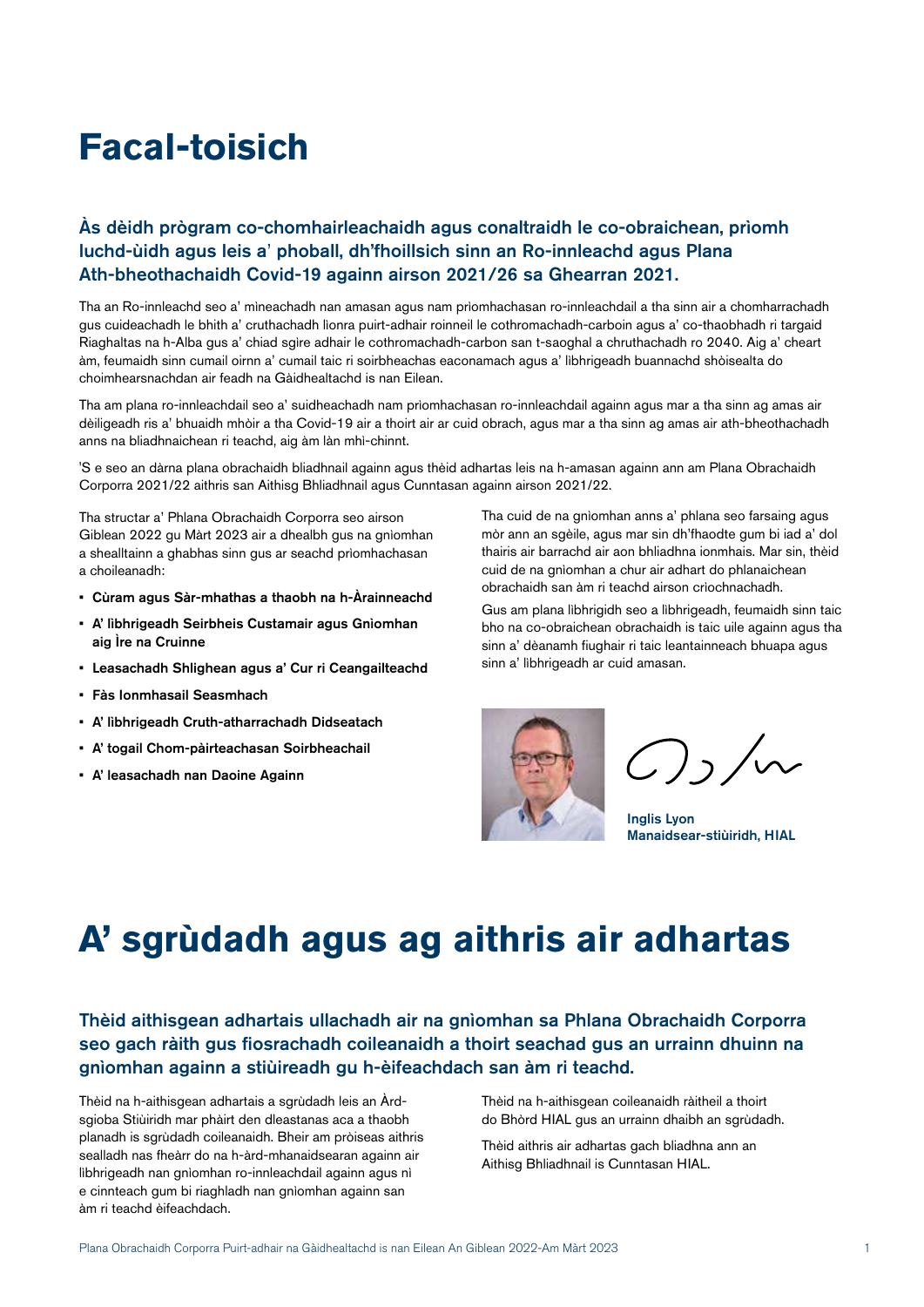# **Prìomhachasan Ro-innleachdail**



### **Cùram agus Sàr-mhathas a thaobh na h-Àrainneachd Ball SMT/ Ball SMT/ a thaobh na h-Àrainneachd**

**A' Lìbhrigeadh Seirbheis Custamair**  A' Lìbhrigeadh Seirbheis Custamair<br>agus Gnìomhan aig Ìre na Cruinne **A' lìbhrigeadh Cruth-atharrachadh agus Gnìomhan aig Ìre na Cruinne** A' lìbhrigeadh Cruth-atharrachadh<br>Didseatach A' togail Chom-pàirteachasan<br>Soirbheachail **A' togail Chom-pàirteachasan**  Leasachadh Shlighean agus<br>a' Cur ri Ceangailteachd **Leasachadh Shlighean agus**  Fàs Ionmhasail Seasmhach **Fàs Ionmhasail Seasmhach a' Cur ri Ceangailteachd Soirbheachail Didseatach Ceangailte ri Prìomhachasan Ro-innleachdail eile Àrd-oifigeir**Foillsich agus cur an gnìomh ro-innleachd àrainneachdail fharsaing do HIAL agus cruthaich mapa-rathaid 10 bliadhna gus ar lèirsinn a choileanadh gum bi sinn nar buidheann puirt-adhair roinneil le cothromachadh-carboin. Àrd-oifigeir Bidh seo a rèir prìomhachasan is amasan àrainneachdail Riaghaltas na h-Alba agus bidh e a' gabhail a-steach prìomhachasan a thaobh lùghdachadh sgudal gu lìonadh-fearainn agus lùghdachadh cleachdadh uisge, agus cleachdadh lùtha èifeachdach air feadh buidheann HIAL. Rè 2022/23 nì sinn obair-sgòpaidh gus faighinn a-mach dè na cothroman Ceannard nan a th' ann a thaobh lùths ath-nuadhachail air feadh oighreachd HIAL, a' gabhail Seirbheisean Bun-structar a-steach pròiseactan gaoithe, grèine agus pròiseactan buain uisge.

Cleachd an dàta a chaidh a chruinneachadh ann an 2021 bho sgrùdaidhean air bun-structar, cruthachadh lùths, sgudal agus uisge mar shlat-tomhais.

Dèan measaidhean cunnairt gnàth-shìde agus sgrùdaidhean dì-charbonachadh thogalaichean gus cur ris an dàta chruinnichte gus plana ionmhais agus mapa-rathaid lìbhrigidh a chruthachadh air mar a chuireas sinn às do dh'eimiseanan Sgòp 1 agus Sgòp 2. Buidseat a sgrìobhadh agus aontachadh gus cur às do na h-eimiseanan sin ron targaid againn de 2025.

**Sponsair a' Phròiseict** 

Àrd-oifigeir

**A' leasachadh nan Daoine Againn**

leasachadh nan Daoine Againn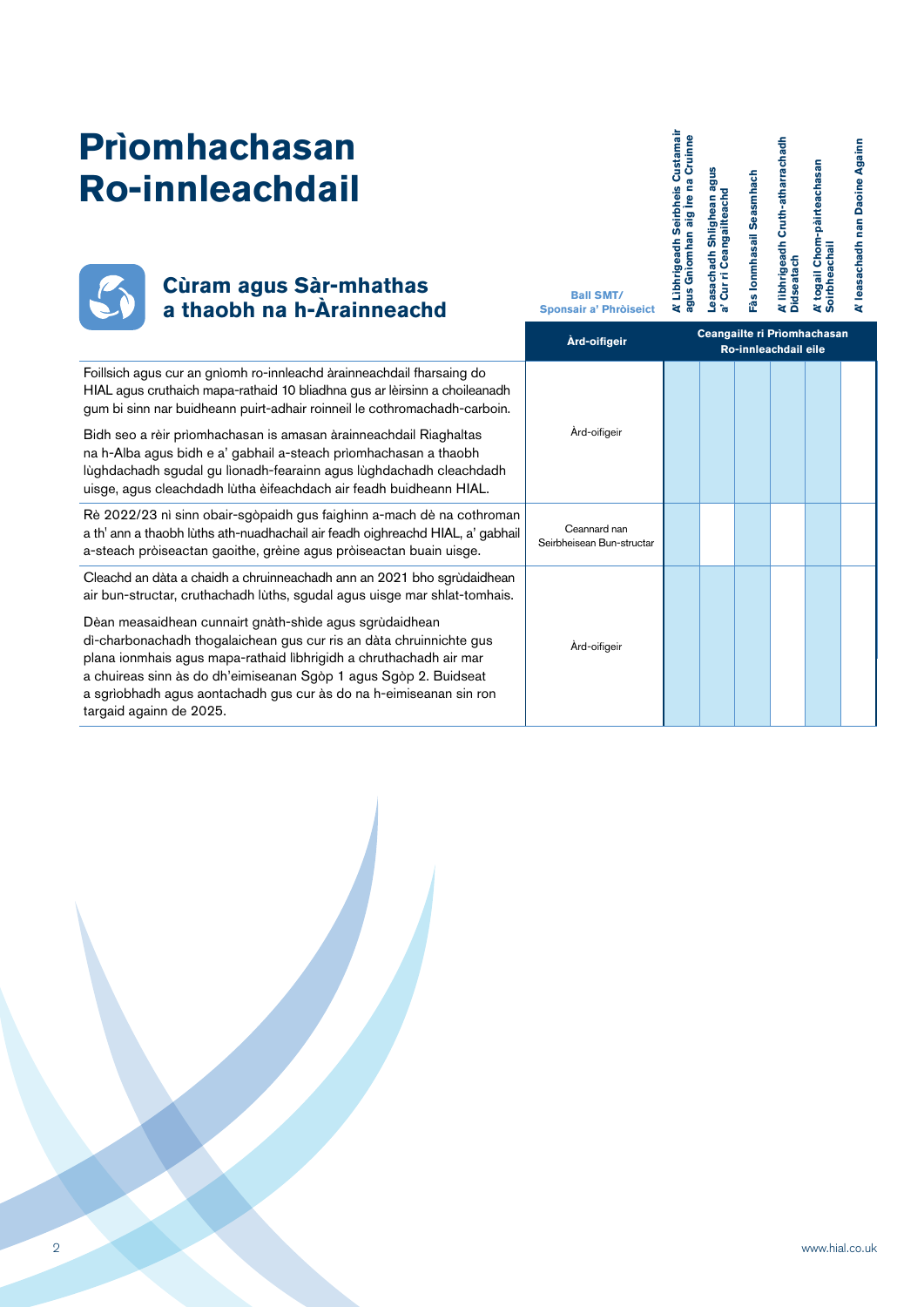**A' lìbhrigeadh Cruth-atharrachadh**  A' lìbhrigeadh Cruth-atharrachadh<br>Didseatach A' togail Chom-pàirteachasan<br>Soirbheachail **A' togail Chom-pàirteachasan**  Leasachadh Shlighean agus<br>a' Cur ri Ceangailteachd Fàs Ionmhasail Seasmhach **Fàs Ionmhasail Seasmhach Soirbheachail Didseatach**

**A' leasachadh nan Daoine Againn**

A' leasachadh nan Daoine Againn



### **A' lìbhrigeadh Seirbheis Custamair agus Gnìomhan aig Ìre na Cruinne**

| alg ire na Cruinne                                                                                                                                                                                                                                                                                                                                                                                                                                                            | <b>Stiùiriche Gnìomhan</b><br><b>Puirt-adhair</b> | Ceangailte ri Prìomhachasan<br>Ro-innleachdail eile |  |  |  |  |
|-------------------------------------------------------------------------------------------------------------------------------------------------------------------------------------------------------------------------------------------------------------------------------------------------------------------------------------------------------------------------------------------------------------------------------------------------------------------------------|---------------------------------------------------|-----------------------------------------------------|--|--|--|--|
| Cruthaich molaidhean mionaideach ùra gus taic a chumail ris an<br>ro-innleachd ùr gus taisbeanadh do Bhòrd HIAL san Lùnastal 2022.                                                                                                                                                                                                                                                                                                                                            |                                                   |                                                     |  |  |  |  |
| Stèidhich buidhnean-obrach de cho-obraichean gus an sgòp<br>teicnigeach agus obrachaidh a chruthachadh gus taic a chumail ri tagradh<br>mionaideach agus leis na làn chosgaisean air an obrachadh a-mach<br>airson aonta bho Bhòrd HIAL mus tèid a chur gu Bòrd-stiùiridh Tasgadh<br>is Leasachaidh Còmhdhail Alba.                                                                                                                                                           | Àrd-oifigeir                                      |                                                     |  |  |  |  |
| Cruthaich structar airson libhrigeadh phròiseactan gus deagh<br>chleachdadh agus riaghladh a leabachadh sa bhuidhinn gus am<br>plana calpa againn a choileanadh nas fheàrr.<br>Libhrigeadh plana pròiseict calpa 2022/23 air an uair agus taobh a-staigh<br>a' bhuidseit - a' gabhail a-steach clàr-ama 2022/23 airson pròiseactan<br>ath-nuadhachaidh raon-laighe ann an Sumburgh is Ìle, obair bleith<br>cladaich ann an Steòrnabhagh agus leasachadh tèirmineal Bharraigh. | Ceannard nan<br>Seirbheisean Bun-structar         |                                                     |  |  |  |  |
| Cruthaichidh sinn aithrisean dàta fìor-ùine ann an 2022/23 gus cur ris na<br>pròiseasan co-dhùnaidh againn. Cumaidh seo taic ri leasachadh pròiseict<br>agus ri co-dhùnaidhean stèidhichte air cunnart agus cumaidh e taic<br>cuideachd ri obraichean sàbhailte agus ri gnàth-eòlas nan custamairean.                                                                                                                                                                         | Stiùiriche Gnìomhan<br>Puirt-adhair               |                                                     |  |  |  |  |
| Coimhead air teisteanas barantachadh càileachd (ISO 9001) gus siostam<br>riaghlaidh càileachd a chruthachadh air an urrainn dhuinn togail san àm<br>ri teachd gus creideas àrainneachd fhaighinn (ISO 14001), a bharrachd<br>air leantainn air adhart le obair gus aithneachadh fhaighinn fo Sgeama<br>Barantachaidh Carbon nam Port-adhair.                                                                                                                                  | Ceannard Gèillidh                                 |                                                     |  |  |  |  |

**Ball SMT/ Sponsair a' Phròiseict**  **Cùram agus Sàr-mhathas a thaobh** 

Cùram agus Sàr-mhathas a thaobh<br>na h-Àrainneachd

**na h-Àrainneachd**

**Leasachadh Shlighean agus a' Cur ri Ceangailteachd**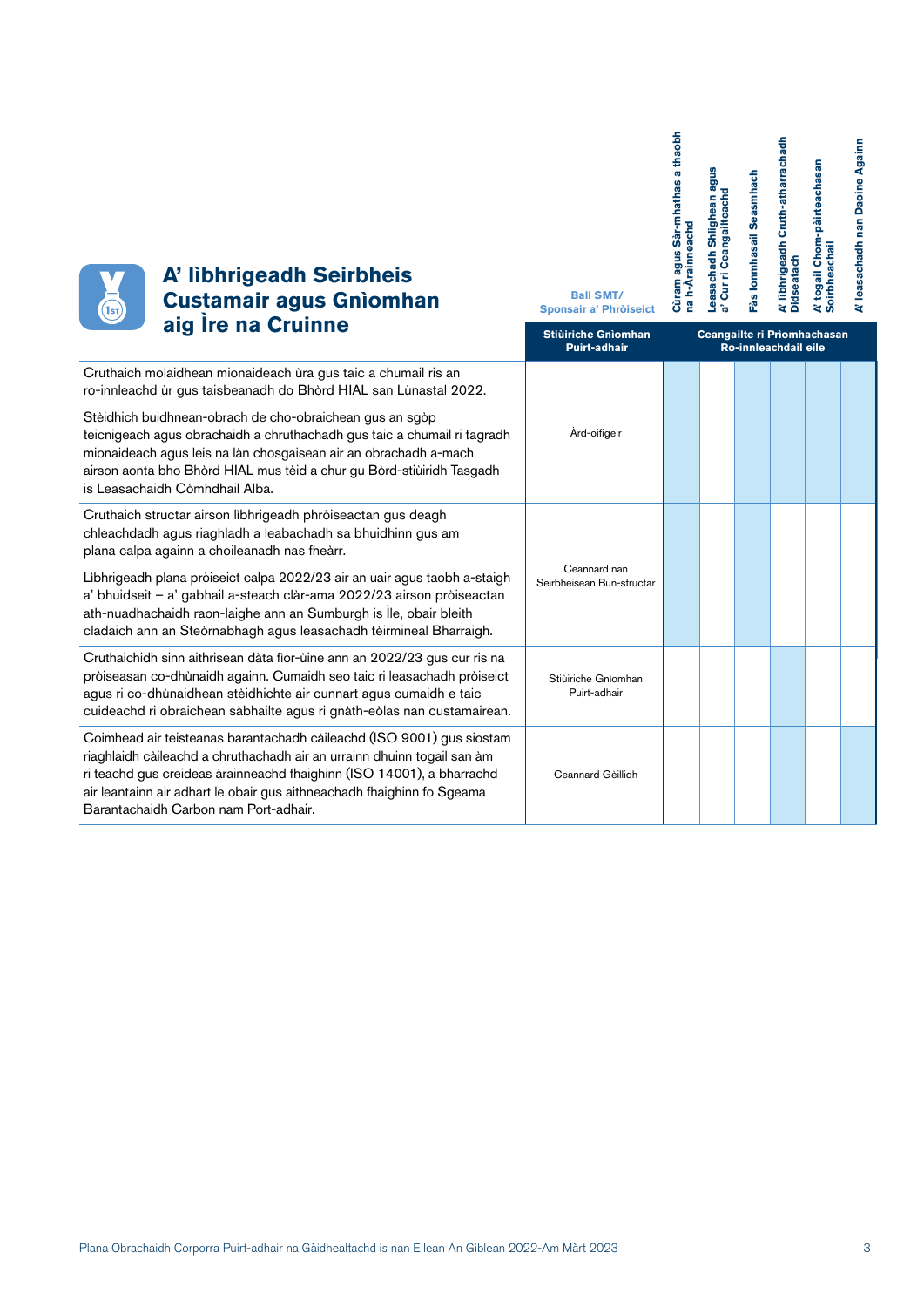| <b>Leasachadh Shlighean agus</b><br>a' Cur ri Ceangailteachd                                                                                                                                                                                                                                                                                                                                             | <b>Ball SMT/</b><br>Sponsair a' Phròiseict         | thaobh | ustamai<br>Cruinne<br>မြ<br><b>SinB</b> | easmhach<br>asail | Cruth-atharrachadh<br>eadh<br>libhrig | pàirteach<br>oirbheachai | Againn<br><b>Daoine</b><br>leasachadh |
|----------------------------------------------------------------------------------------------------------------------------------------------------------------------------------------------------------------------------------------------------------------------------------------------------------------------------------------------------------------------------------------------------------|----------------------------------------------------|--------|-----------------------------------------|-------------------|---------------------------------------|--------------------------|---------------------------------------|
|                                                                                                                                                                                                                                                                                                                                                                                                          | <b>Ceannard Leasachaidh</b><br><b>Gniomhachais</b> |        | Ceangailte ri Prìomhachasan             |                   | Ro-innleachdail eile                  |                          |                                       |
| Lean air adhart le obair le companaidhean-adhair gus cuideachadh le<br>ath-bheothachadh agus cumail slighean làithreach, le amas a bhith a' ruighinn<br>75% de na h-ìrean luchd-siubhail ro chovid-19 agus den teachd-a-steach<br>aig companaidhean-adhair ro dheireadh na bliadhna ionmhais.                                                                                                            | Ceannard Leasachaidh<br>Gnìomhachais               |        |                                         |                   |                                       |                          |                                       |
| Dèan lèirmheas air na seirbheisean a thathar a' tabhann do chompanaidhean<br>adhair a tha nan custamairean thar nam port-adhair againn, a' gabhail a-steach<br>nan cosgaisean libhrigidh, agus mar sin dèan cinnteach gu bheil na teirmichean<br>malairteach ceart an sàs. Dèan cinnteach gu bheil dleastanasan riaghladh<br>cunntasan custamair nan companaidhean adhair air am mìneachadh gu soilleir. | Stiùiriche Ionmhasail<br>agus Coimeirsealta        |        |                                         |                   |                                       |                          |                                       |

|      | Cùram agus Sàr-mhathas a thaobh<br>na h-Arainneachd | A' libhrigeadh Seirbheis Custamair<br>agus Gnìomhan aig Ire na Cruinne | Leasachadh Shlighean agus<br>a' Cur ri Ceangailteachd | A' libhrigeadh Cruth-atharrachadh<br><b>Didseatach</b> | A' togail Chom-pàirteachasan<br>Soirbheachail | A' leasachadh nan Daoine Againn |
|------|-----------------------------------------------------|------------------------------------------------------------------------|-------------------------------------------------------|--------------------------------------------------------|-----------------------------------------------|---------------------------------|
| eict |                                                     |                                                                        |                                                       |                                                        |                                               |                                 |



### **Fàs Ionmhasail Seasmha**

| <b>Fàs Ionmhasail Seasmhach</b>                                                                                                                                                                                                                                                                                                                                                                                                                                                                                                                                                                                                                                                                                                                                                                               | <b>Ball SMT/</b><br>Sponsair a' Phròiseict  | Cùra<br>1a h | ្តី ទី |                      | 으로                          | $\frac{1}{2}$ |
|---------------------------------------------------------------------------------------------------------------------------------------------------------------------------------------------------------------------------------------------------------------------------------------------------------------------------------------------------------------------------------------------------------------------------------------------------------------------------------------------------------------------------------------------------------------------------------------------------------------------------------------------------------------------------------------------------------------------------------------------------------------------------------------------------------------|---------------------------------------------|--------------|--------|----------------------|-----------------------------|---------------|
|                                                                                                                                                                                                                                                                                                                                                                                                                                                                                                                                                                                                                                                                                                                                                                                                               | Stiùiriche Ionmhasail<br>agus Coimeirsealta |              |        | Ro-innleachdail eile | Ceangailte ri Prìomhachasan |               |
| Cuir crìoch air an ro-innleachd choimeirsealta a thòisich ann an 21/22<br>a' comharrachadh chothroman gus sruthan teachd-a-steach làithreach a<br>leasachadh agus feadhainn ùra a chruthachadh. Bidh am plana a' gabhail<br>a-steach slatan-tomhais iomchaidh airson gnìomhan coimeirsealta -<br>m.e. tilleadh air tasgadh no buannachd coimhearsnachd.<br>Bidh an ro-innleachd a' gabhail a-steach amasan airson togalaichean is<br>talamh agus cleachdadh fearainn airson adhbharan ro-innleachdail eile m.e.<br>àrainneachdail no coimeirsealta. Nì sinn ath-sgrùdadh cuideachd air na ceadan<br>reic (concessions) againn aig gach làrach agus comharraichidh sinn dòighean<br>air na tairgsean sin a leasachadh gus buannachd coimhearsnachd a<br>mheudachadh a bharrachd air teachd-a-steach àrdachadh. | Ceannard Leasachaidh<br>Gnìomhachais        |              |        |                      |                             |               |

Manaidsear Taic Ghnìomhachais

Stiùiriche Ionmhasail agus Coimeirsealta

Tòisich air pròiseact piseachadh gnìomhachais air feadh a' ghnìomhachais gus èifeachdas a thoirt air adhart, pròiseasan a leasachadh agus cosgaisean a lughdachadh mus tòisich sinn air teisteanas barantachadh càileachd sam bith san àm ri teachd.

Mairidh an t-amas seo còrr is aon bhliadhna agus sa chiad bhliadhna bidh e a' gabhail a-steach obair sgòpaidh air a' phròiseict le taic bhon taobh a-muigh a bharrachd air a bhith a' mapadh agus a' clàradh phròiseasan a th' ann mar-thà.

Cruthaich plana malairteach airson Àrainneachd Deuchainn Seirbheisean Adhair Seasmhach mar phàirt den phròiseact aig Ìre 2, a' comharrachadh mhodailean gnìomhachais airson còmhdhail adhair san àm ri teachd.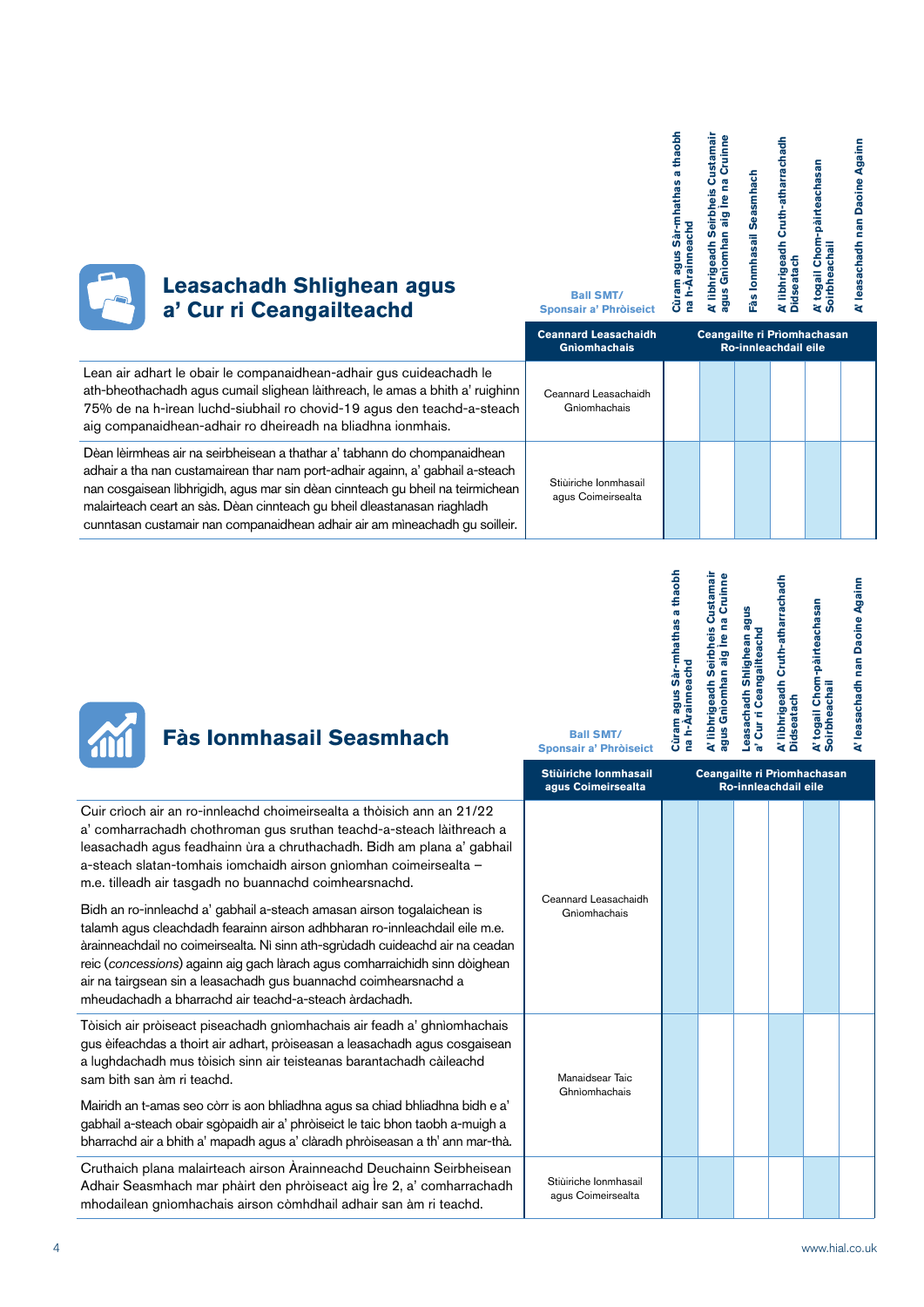| A' lìbhrigeadh<br><b>Cruth-atharrachadh Didseatach</b>                                                                                                                                                                                                                                                                                                                                                                     | <b>Ball SMT/</b><br>Sponsair a' Phròiseict                 | Cùram agus Sàr-mhathas a thaobh<br>na h-Arainneachd | A' libhrigeadh Seirbheis Custamair<br>agus Gnìomhan aig Ìre na Cruinne | Leasachadh Shlighean agus<br>Curri Ceangailteachd | Fàs Ionmhasail Seasmhach | A' togail Chom-pàirteachasan<br>Soirbheachail | A' leasachadh nan Daoine Againn |
|----------------------------------------------------------------------------------------------------------------------------------------------------------------------------------------------------------------------------------------------------------------------------------------------------------------------------------------------------------------------------------------------------------------------------|------------------------------------------------------------|-----------------------------------------------------|------------------------------------------------------------------------|---------------------------------------------------|--------------------------|-----------------------------------------------|---------------------------------|
|                                                                                                                                                                                                                                                                                                                                                                                                                            | <b>Ceannard ICT agus Cruth-</b><br>atharrachadh Didseatach |                                                     |                                                                        | Ro-innleachdail eile                              |                          | Ceangailte ri Prìomhachasan                   |                                 |
| Cruinnich dàta a bharrachd agus cleachd anailiseachd gnìomhachais<br>gus piseach a thoirt air co-dhùnaidhean agus tomhas coileanaidh.<br>Thoir a-steach sreath de dh'iomairtean cuimsichte gus èifeachdas<br>obrachaidh agus lìbhrigeadh sheirbheisean a leasachadh gus eòlas<br>custamair a neartachadh, a mhaireas trì bliadhna.                                                                                         | Ceannard ICT agus<br>Cruth-atharrachadh<br>Didseatach      |                                                     |                                                                        |                                                   |                          |                                               |                                 |
| Ann an 2022/23 nì sinn pròiseact pìleat aig Port-adhair Inbhir Nis<br>le fòcas air gluasad luchd-siubhail tron phort-adhair agus amannan<br>feitheimh airson tèarainteachd.                                                                                                                                                                                                                                                |                                                            |                                                     |                                                                        |                                                   |                          |                                               |                                 |
| Thoir a-steach agus leasaich teicneòlas tapaidh gus leigeil leinn a bhith<br>a' riaghladh nan àrainneachdan obrachaidh puirt-adhair againn nas fheàrr.<br>Bidh an teicneòlas seo a' gabhail a-steach mothachairean didseatach<br>agus innealan tomhais gus cur ri fiosrachadh mu bhun-structair, leithid<br>caitheamh uisge, cleachdadh gas is dealain agus teothachd na talmhainn.<br>Mairidh an t-amas seo trì bliadhna. | Oifigear Fiosrachaidh<br>is Coileanaidh                    |                                                     |                                                                        |                                                   |                          |                                               |                                 |
| Ann an 2022/23 bidh am fòcas air a bhith a' stàladh na ceangailteachd<br>a tha a dhìth gus taic a chumail ri teicneòlas tapaidh aig na puirt-adhair<br>uile aig HIAL.                                                                                                                                                                                                                                                      |                                                            |                                                     |                                                                        |                                                   |                          |                                               |                                 |
| Cruthaich prògram gus sgrìobhainnean làimhe, teamplaidean, agus<br>foirmean a dhidseatachadh, agus bathar-cruaidh/innealan a sholarachadh<br>gus taic a chumail ri pròiseasan didseatach.                                                                                                                                                                                                                                  |                                                            |                                                     |                                                                        |                                                   |                          |                                               |                                 |
| Cruthaich aon leabharlann didseatach airson sgrìobhainnean air feadh<br>buidheann HIAL.                                                                                                                                                                                                                                                                                                                                    | Oifigear Fiosrachaidh<br>is Coileanaidh                    |                                                     |                                                                        |                                                   |                          |                                               |                                 |
| Cruthaichidh an leasachadh seo ann an riaghladh sgrìobhainnean an<br>t-àrd-ùrlar làidir a tha a dhìth airson teisteanas barantachadh càileachd<br>sam bith san àm ri teachd.                                                                                                                                                                                                                                               |                                                            |                                                     |                                                                        |                                                   |                          |                                               |                                 |
| Libhrig ìre a dhà den phròiseact Leasachaidh Siostam HR a bheir<br>a-steach àrd-ùrlar fastaidh ùr, siostam riaghlaidh ionnsachaidh ùr agus<br>àrd-ùrlar e-ionnsachaidh. Cuiridh seo ri tar-sgrùdadh corporra agus<br>cuiridh e ri càileachd a' ghoireas ionnsachaidh air-loidhne agus ri<br>cothroman do cho-obraichean.                                                                                                   | Ceannard ICT agus<br>Cruth-atharrachadh<br>Didseatach      |                                                     |                                                                        |                                                   |                          |                                               |                                 |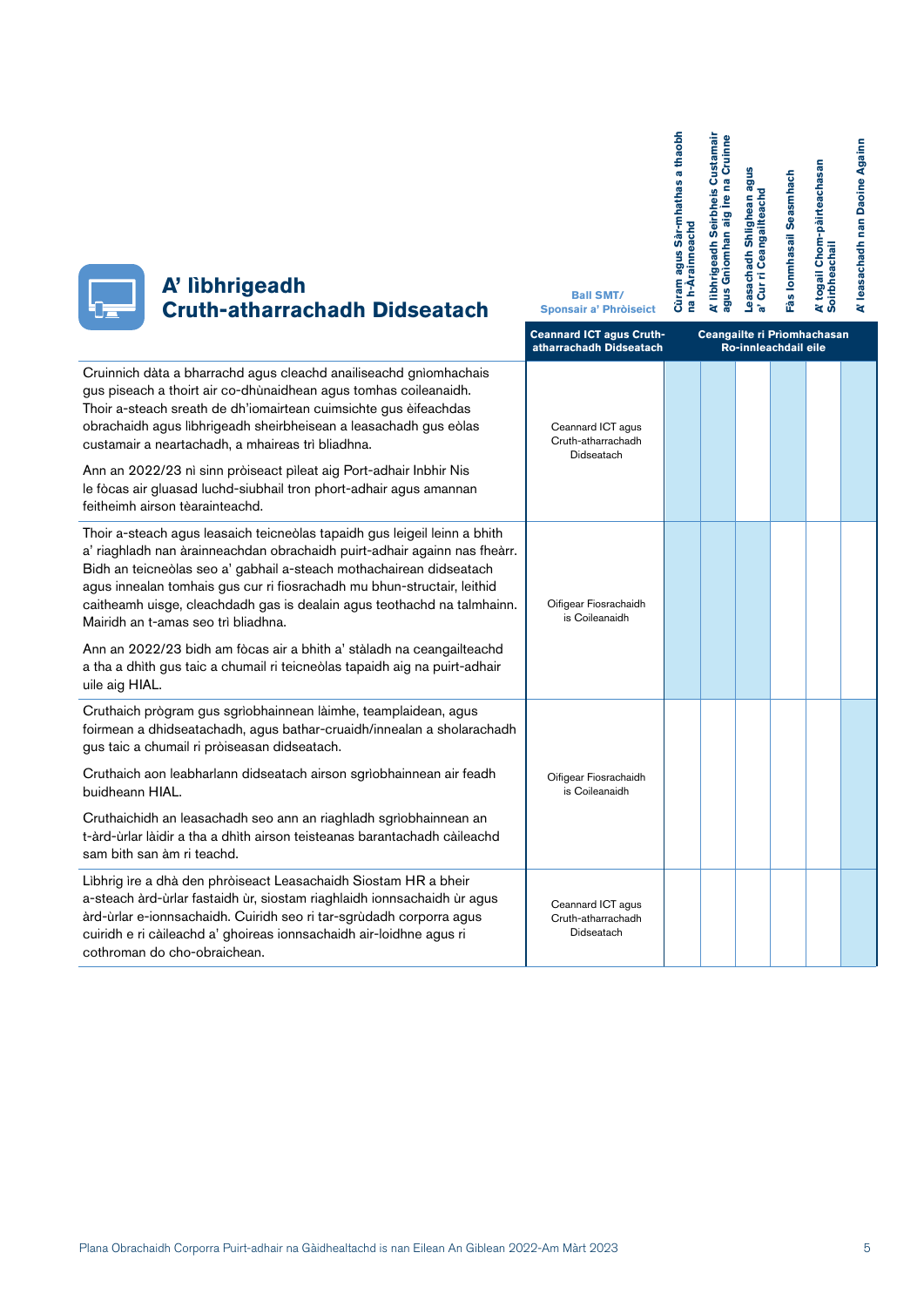| Cùram agus Sàr-mhathas a thaobh<br>A' libhrigeadh Seirbheis Custamair<br>agus Gnìomhan aig Ire na Cruinne<br>na h-Arainneachd | Leasachadh Shlighean agus<br>a' Cur ri Ceangailteachd | Fàs Ionmhasail Seasmhach | A' libhrigeadh Cruth-atharrachadh<br><b>Didseatach</b> |
|-------------------------------------------------------------------------------------------------------------------------------|-------------------------------------------------------|--------------------------|--------------------------------------------------------|
|-------------------------------------------------------------------------------------------------------------------------------|-------------------------------------------------------|--------------------------|--------------------------------------------------------|

**A' leasachadh nan Daoine Againn**

A' leasachadh nan Daoine Againn

| <b>OCC A' togail Chom-pàirteachasan<br/> Soirbheachail</b> |
|------------------------------------------------------------|
|                                                            |

|                                                                                                                                                                                                                                                                                                                                                                                                                                                                                                                                                                                                                                                                                                                                                                                                                                  | <b>Ceannard</b><br>a' Chonaltraidh | Ceangailte ri Prìomhachasan<br>Ro-innleachdail eile |  |  |  |  |
|----------------------------------------------------------------------------------------------------------------------------------------------------------------------------------------------------------------------------------------------------------------------------------------------------------------------------------------------------------------------------------------------------------------------------------------------------------------------------------------------------------------------------------------------------------------------------------------------------------------------------------------------------------------------------------------------------------------------------------------------------------------------------------------------------------------------------------|------------------------------------|-----------------------------------------------------|--|--|--|--|
| As dèidh dhuinn ro-innleachd Conaltraidh is Com-pàirteachadh HIAL<br>fhoillseachadh, cruthaichidh agus foillsichidh sinn Poileasaidh<br>Com-pàirteachaidh agus stiùireadh co-cheangailte ris. Nì seo cinnteach<br>gum bi frèam-obrach conaltraidh agus planaichean èifeachdach an<br>gnìomh aig ìre bùird, corporra agus ionadail airson nan co-obraichean,<br>com-pàirtichean, luchd-ùidh, aonaidhean ciùird agus luchd-buaidh againn.<br>Aig cridhe an amais seo tha a bhith a' toirt sgilean is cumhachd do cho-<br>obraichean aig ìre ionadail gus conaltradh agus com-pàirteachadh èifeachdach<br>a dhèanamh às leth HIAL gus taic a chumail ri amasan ro-innleachdail agus<br>obrachaidh. Tron bhliadhna seo, cruthaichidh sinn prògram trèanaidh gus<br>manaidsearan ionadail a leasachadh agus gus taic a thoirt dhaibh. | Ceannard<br>a' Chonaltraidh        |                                                     |  |  |  |  |
| Ath-sgrùdadh a dhèanamh air na fòraman conaltraidh coimhearsnachd<br>foirmeil a tha stèidhichte aig Puirt-adhair HIAL gus dèanamh cinnteach gum<br>bi dòigh-obrach chunbhalach, ach sònraichte airson gach port-adhair, gus<br>fiosrachadh a cho-roinn agus gus beachdan fhaighinn bho luchd-ùidh ionadail<br>air cùisean co-cheangailte ri puirt-adhair fa leth ann an dòigh le structar.<br>Ann an 2022/23, bheir sinn prìomhachas do na puirt-adhair sin aig nach eil<br>fòram foirmeil agus nì sinn conaltradh leis a' choimhearsnachd ionadail gus<br>com-pàirteachadh a bhrosnachadh agus gus aontachadh air cruth fòraim.                                                                                                                                                                                                 | Ceannard<br>a' Chonaltraidh        |                                                     |  |  |  |  |

**Ball SMT/ Sponsair a' Phròiseict** 

| A' leasachadh nan    |
|----------------------|
| <b>Daoine Againn</b> |

| <b>Ball SMT/</b><br><b>Sponsair a' Phròiseict</b> | thaobh<br><b>re</b><br>agus Sàr-mhathas<br>na h-Arainneachd<br>Cùram | A' libhrigeadh Seirbheis Custamair<br>Cruinne<br>œ<br>$\mathbf{e}$<br>Gnìomhan aig<br>agus | snBe<br>ri Ceangailteachd<br>Leasachadh Shlighean<br>ă<br>ັດ | Seasmhach<br><b>Ionmhasail</b><br>Fâs | Cruth-atharrachadh<br>A' libhrigeadh<br><b>Didseatach</b> | Chom-pàirteachasan<br>Soirbheachail<br>togail<br>à |
|---------------------------------------------------|----------------------------------------------------------------------|--------------------------------------------------------------------------------------------|--------------------------------------------------------------|---------------------------------------|-----------------------------------------------------------|----------------------------------------------------|
|                                                   |                                                                      |                                                                                            |                                                              |                                       |                                                           |                                                    |

|                                                                                                                                                                                                                                                                                                               | <b>Stiùiriche HR</b> | Ceangailte ri Prìomhachasan<br>Ro-innleachdail eile |
|---------------------------------------------------------------------------------------------------------------------------------------------------------------------------------------------------------------------------------------------------------------------------------------------------------------|----------------------|-----------------------------------------------------|
| Gus riatanasan reachdail mu Phàigheadh Co-ionann a choileanadh, cuir<br>air adhart ùrachadh agus sìmpleachadh pàigheadh is chuibhreannan.                                                                                                                                                                     | Stiùiriche HR        |                                                     |
| Thoir taic do chultar de dh'iomadachd agus in-ghabhail tro bhith a'<br>cruthachadh ro-innleachd a' gabhail a-steach an dà chuid co-obraichean<br>HIAL agus custamairean airson aonta bho Bhòrd HIAL.                                                                                                          | Stiùiriche HR        |                                                     |
| Cuir crìoch air an Ro-innleachd Slàinte, Sàbhailteachd agus Sunnd<br>airson aonta bho Bhòrd HIAL. Cruthaichidh plana gnìomh mar thaic<br>dhan ro-innleachd agus cur ris a' chultar sàbhailteachd agus ionnsachaidh<br>agus ris an àrainneachd obrach airson a h-uile co-obraiche air feadh<br>buidheann HIAL. | Stiùiriche HR        |                                                     |